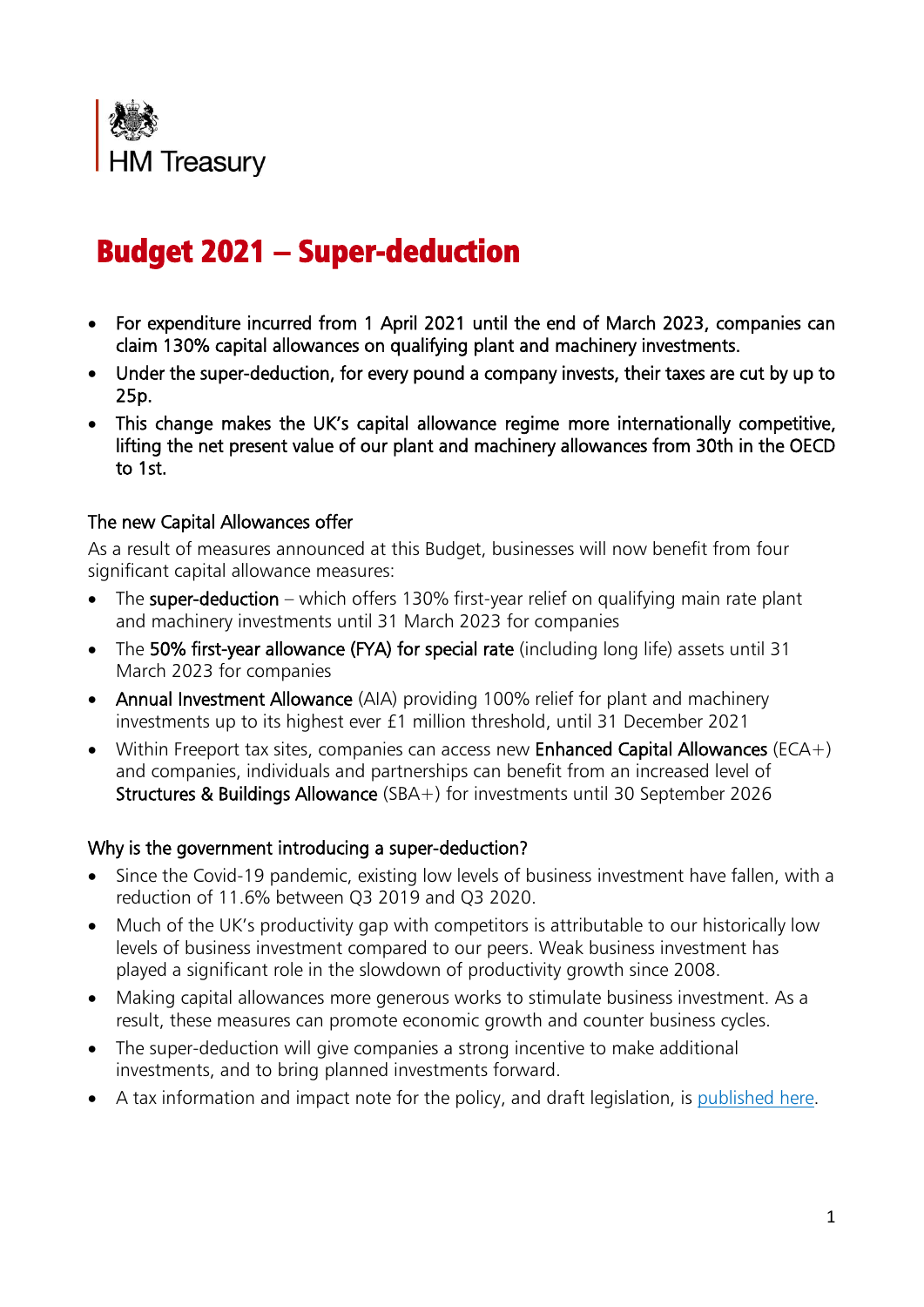## What are capital allowances?

- Capital allowances let taxpayers write off the cost of certain capital assets against taxable income. They take the place of accounting depreciation, which is not normally taxdeductible. Businesses deduct capital allowances when computing their taxable profits.
- In translating its accounting profits into taxable profits, a business is usually required to 'add back' any depreciation, but can instead deduct capital allowances. For example, a corporation tax paying company with accounting profits of £1,000, depreciation expense of £200 and total capital allowance claims of £300 would make the following adjustment:
	- $\circ$  Add £200 (depreciation expense) to £1,000 (accounting profits) = £1,200
	- $\circ$  Deduct £300 (capital allowances) from £1,200 = £900 (taxable profits)
	- $\circ$  Apply the appropriate tax rate, e.g. corporation tax at 19%: £900 x 19% = £171 tax due
- The two main types of capital allowances are:
	- o Writing Down Allowances (WDAs) for plant & machinery covering most capital equipment used in a trade; and
	- o Structures and Buildings Allowances (SBA) covering the construction and renovation of non-residential structures and buildings.
- The 130% super-deduction and 50% first-year allowance are generous brand new capital allowances for investments in plant and machinery assets. Both will allow investing companies to lower their corporation tax bills.

# What is plant and machinery?

Most tangible capital assets used in the course of a business are considered plant and machinery for the purposes of claiming capital allowances.

There is not an exhaustive list of plant and machinery assets. The kinds of assets which may qualify for either the super-deduction or the 50% FYA include, but are not limited to:

- Solar panels
- Computer equipment and servers
- Tractors, lorries, vans
- Ladders, drills, cranes
- Office chairs and desks,
- Electric vehicle charge points
- Refrigeration units
- Compressors
- Foundry equipment

More detail on the eligibility of different types of investments for different types of capital allowances is set out in the table below.

|                               | Plant & Machinery |                       |                               |                     |                        |                                 | <b>Structures</b> |
|-------------------------------|-------------------|-----------------------|-------------------------------|---------------------|------------------------|---------------------------------|-------------------|
|                               | Bought<br>new     | Bought<br>$2nd$ -hand | Assets<br>held for<br>leasing | Main rate<br>assets | Special<br>rate assets | <b>New</b><br>disposal<br>rules | buildings         |
| Super-deduction<br>(130% FYA) |                   |                       |                               |                     |                        |                                 | N/A               |